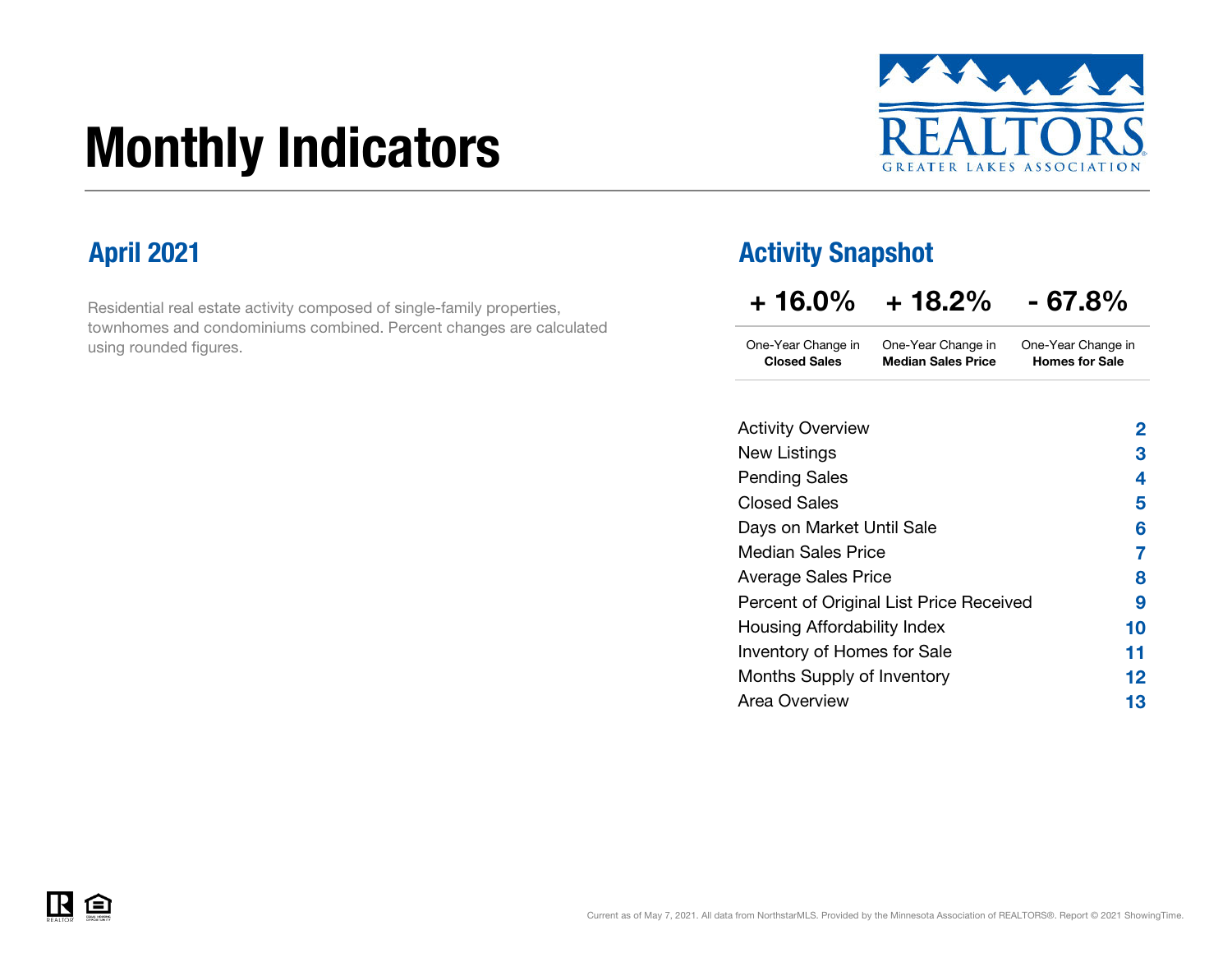### Activity Overview

Key metrics by report month and for year-to-date (YTD) starting from the first of the year.



| <b>Key Metrics</b>           | <b>Historical Sparkbars</b>              | 4-2020    | 4-2021    | Percent Change | <b>YTD 2020 YTD 2021</b> |           | Percent Change |
|------------------------------|------------------------------------------|-----------|-----------|----------------|--------------------------|-----------|----------------|
| <b>New Listings</b>          | 4-2019<br>4-2020<br>4-2018<br>4-2021     | 602       | 573       | $-4.8%$        | 1,962                    | 1,677     | $-14.5%$       |
| <b>Pending Sales</b>         | 4-2018<br>4-2019<br>4-2020<br>4-2021     | 409       | 493       | $+20.5%$       | 1,310                    | 1,540     | $+17.6%$       |
| <b>Closed Sales</b>          | 4-2018<br>4-2020<br>$4 - 2021$<br>4-2019 | 332       | 385       | $+16.0%$       | 1,031                    | 1,230     | $+19.3%$       |
| <b>Days on Market</b>        | 4-2019<br>4-2018<br>$4 - 2020$<br>4-2021 | 81        | 49        | $-39.5%$       | 86                       | 55        | $-36.0%$       |
| <b>Median Sales Price</b>    | 4-2018<br>4-2019<br>4-2020<br>4-2021     | \$202,500 | \$239,450 | $+18.2%$       | \$190,250                | \$220,000 | $+15.6%$       |
| <b>Avg. Sales Price</b>      | 4-2018<br>4-2019<br>4-2020<br>$4 - 202$  | \$215,369 | \$278,176 | $+29.2%$       | \$218,508                | \$256,591 | $+17.4%$       |
| Pct. of Orig. Price Received | 4-2018<br>4-2019<br>4-2020<br>$4 - 2021$ | 95.3%     | 99.3%     | $+4.2%$        | 94.6%                    | 97.4%     | $+3.0%$        |
| <b>Affordability Index</b>   | 4-2018<br>4-2019<br>4-2020<br>4-2021     | 146       | 125       | $-14.4%$       | 156                      | 136       | $-12.8%$       |
| <b>Homes for Sale</b>        | 4-2018<br>4-2019<br>4-2020<br>$4 - 2021$ | 1,697     | 547       | $-67.8%$       |                          |           |                |
| <b>Months Supply</b>         | 4-2018<br>4-2019<br>4-2020<br>4-2021     | 3.9       | 1.0       | $-74.4%$       |                          |           |                |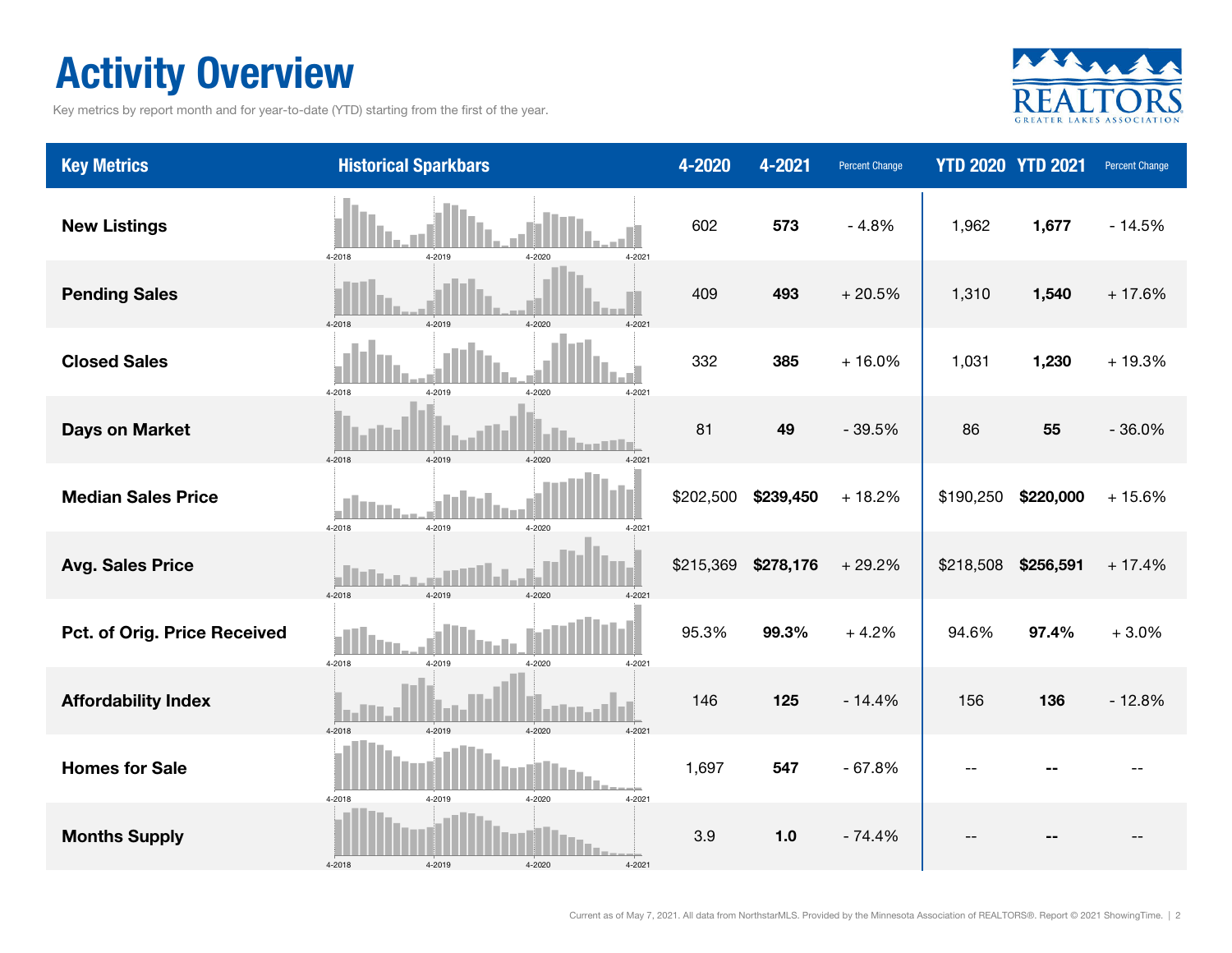### New Listings

A count of the properties that have been newly listed on the market in a given month.





| 2,193   | 1,962    | 1,677    |
|---------|----------|----------|
| $-4.1%$ | $-10.5%$ | $-14.5%$ |
| 2019    | 2020     | 2021     |

| <b>New Listings</b> |     | <b>Prior Year</b> | <b>Percent Change</b> |
|---------------------|-----|-------------------|-----------------------|
| May 2020            | 819 | 991               | $-17.4%$              |
| June 2020           | 782 | 958               | $-18.4%$              |
| <b>July 2020</b>    | 729 | 867               | $-15.9%$              |
| August 2020         | 741 | 745               | $-0.5\%$              |
| September 2020      | 694 | 626               | $+10.9%$              |
| October 2020        | 458 | 490               | $-6.5\%$              |
| November 2020       | 274 | 271               | $+1.1%$               |
| December 2020       | 200 | 186               | $+7.5%$               |
| January 2021        | 255 | 323               | $-21.1%$              |
| February 2021       | 312 | 407               | $-23.3%$              |
| <b>March 2021</b>   | 537 | 630               | $-14.8%$              |
| April 2021          | 573 | 602               | -4.8%                 |
| 12-Month Avg        | 531 | 591               | $-10.2%$              |

#### Historical New Listings by Month

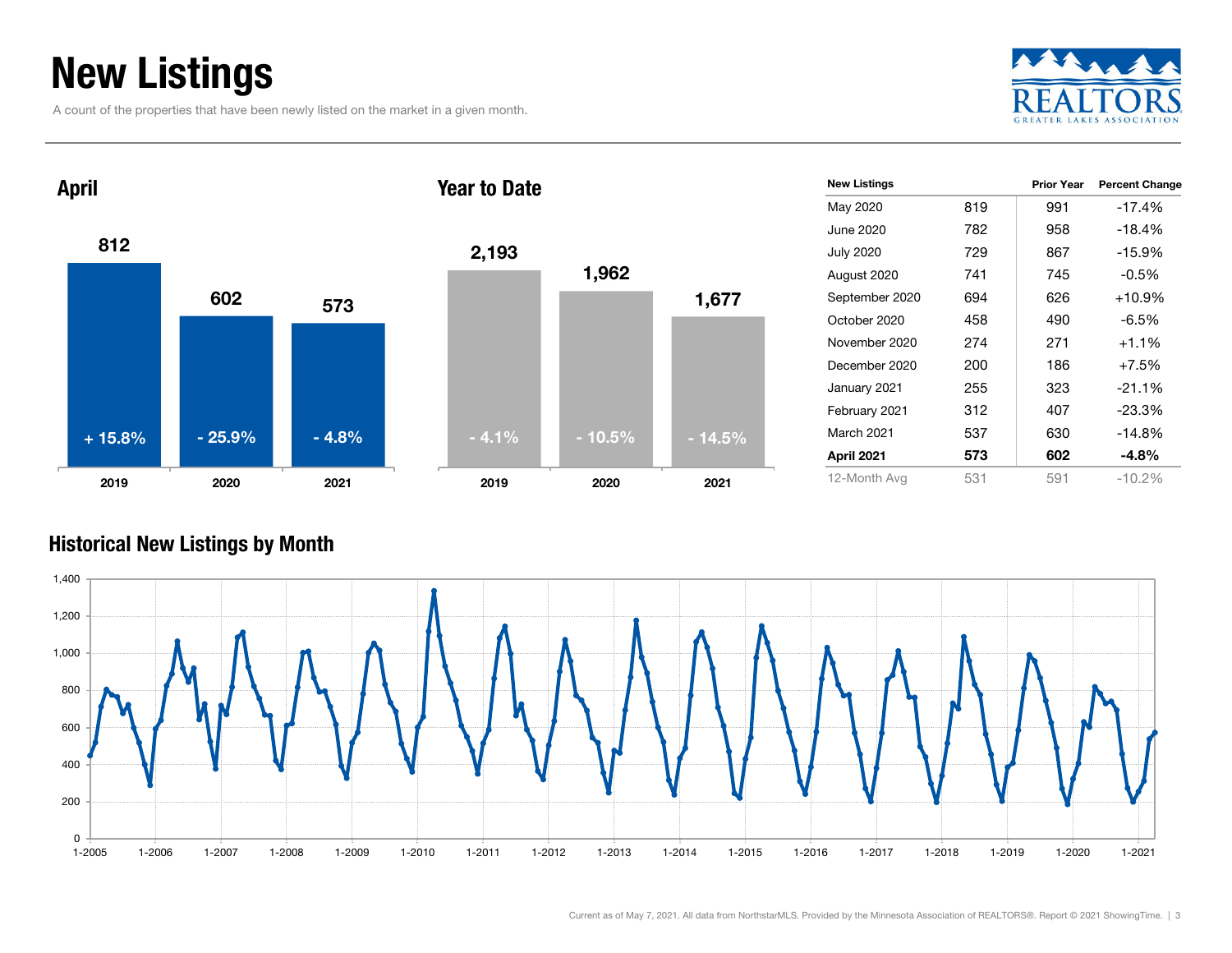### Pending Sales

A count of the properties on which offers have been accepted in a given month.





| <b>Pending Sales</b> |     | <b>Prior Year</b> | <b>Percent Change</b> |
|----------------------|-----|-------------------|-----------------------|
| May 2020             | 639 | 585               | $+9.2\%$              |
| June 2020            | 781 | 646               | $+20.9%$              |
| <b>July 2020</b>     | 798 | 584               | +36.6%                |
| August 2020          | 729 | 642               | $+13.6%$              |
| September 2020       | 688 | 517               | $+33.1%$              |
| October 2020         | 530 | 433               | $+22.4%$              |
| November 2020        | 368 | 292               | $+26.0%$              |
| December 2020        | 292 | 226               | $+29.2%$              |
| January 2021         | 279 | 256               | $+9.0\%$              |
| February 2021        | 282 | 263               | $+7.2%$               |
| <b>March 2021</b>    | 486 | 382               | $+27.2%$              |
| April 2021           | 493 | 409               | $+20.5%$              |
| 12-Month Avg         | 530 | 436               | +21.6%                |

#### Historical Pending Sales by Month

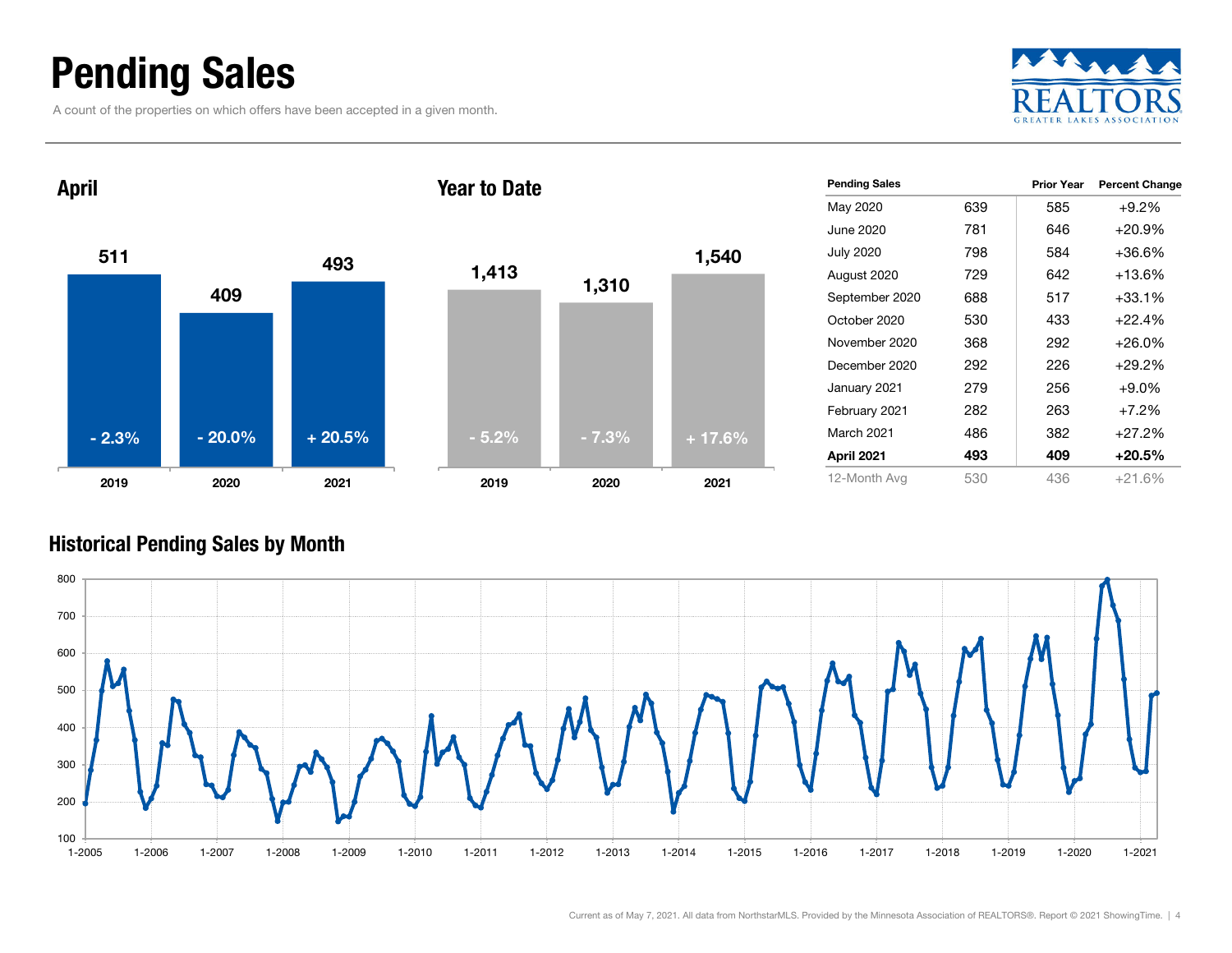### Closed Sales

A count of the actual sales that closed in a given month.





|     | <b>Prior Year</b> | <b>Percent Change</b> |
|-----|-------------------|-----------------------|
| 454 | 551               | $-17.6%$              |
| 682 | 612               | +11.4%                |
| 798 | 592               | +34.8%                |
| 669 | 685               | $-2.3\%$              |
| 685 | 587               | $+16.7%$              |
| 722 | 519               | +39.1%                |
| 513 | 428               | +19.9%                |
| 433 | 304               | +42.4%                |
| 310 | 239               | +29.7%                |
| 239 | 193               | $+23.8%$              |
| 296 | 267               | +10.9%                |
| 385 | 332               | +16.0%                |
| 516 | 442               | +16.7%                |
|     |                   |                       |

#### Historical Closed Sales by Month

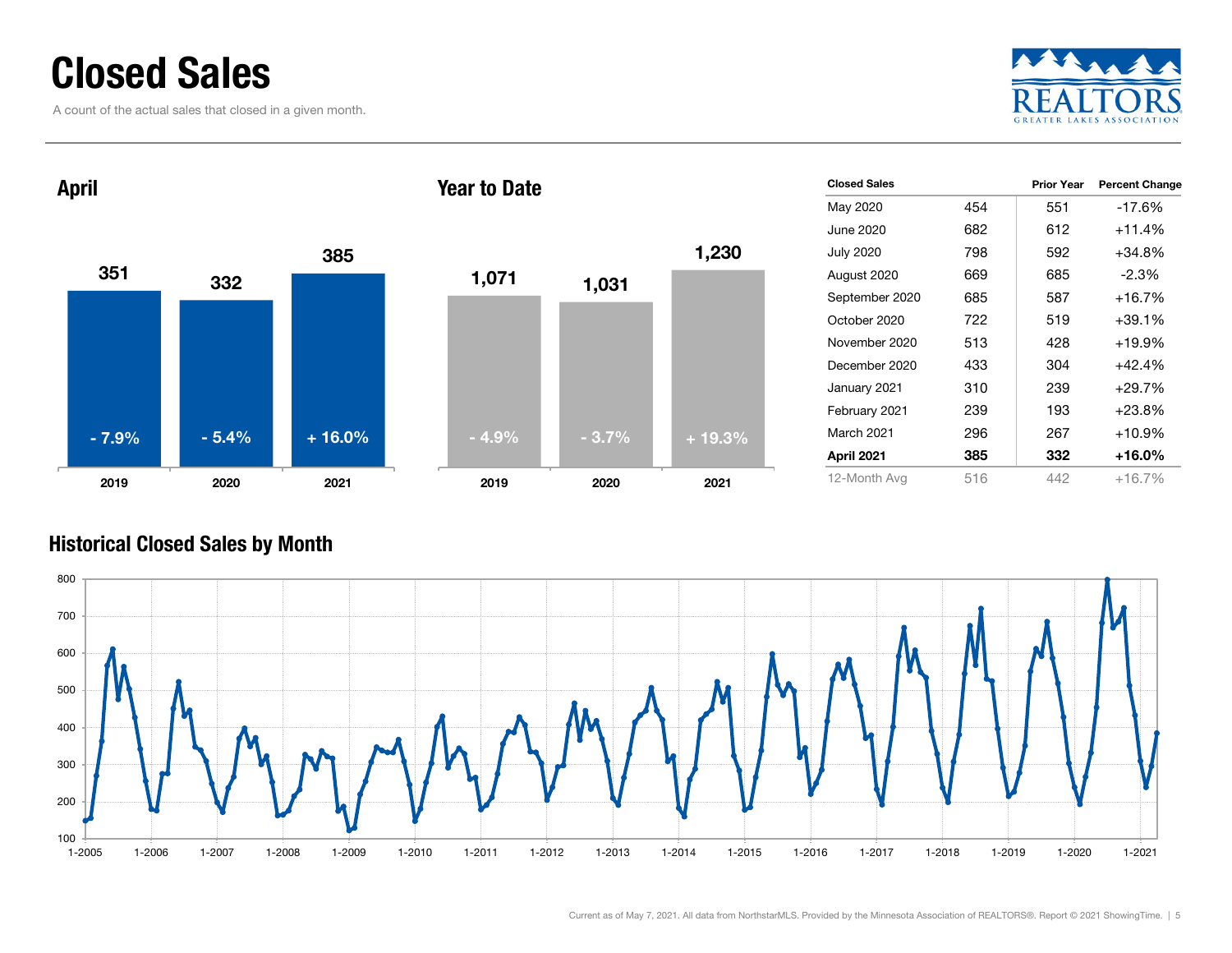### Days on Market Until Sale

Average number of days between when a property is listed and when an offer is accepted in a given month.





#### Historical Days on Market Until Sale by Month

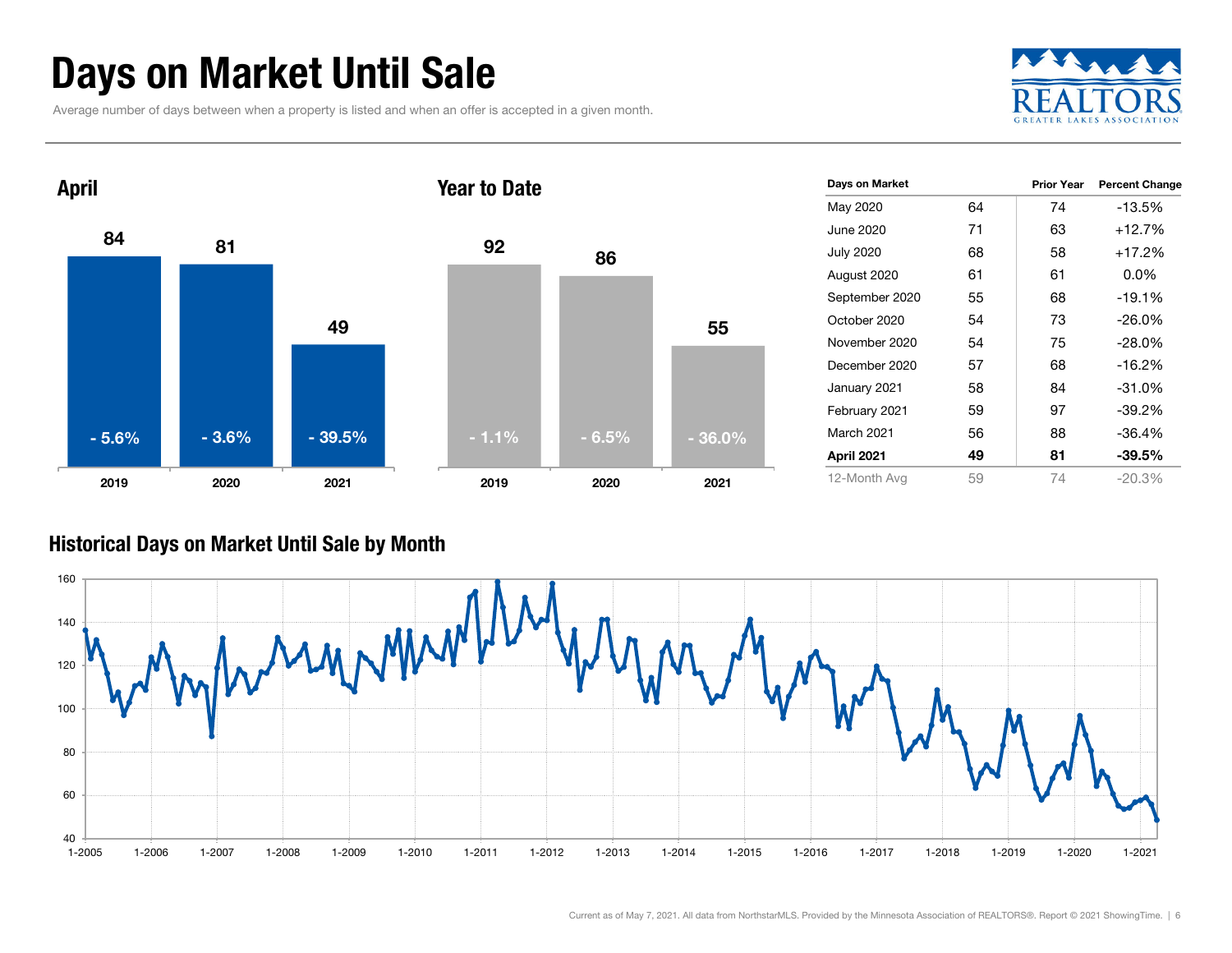### Median Sales Price

Point at which half of the sales sold for more and half sold for less, not accounting for seller concessions, in a given month.



\$190,750 \$202,500 \$239,450 2019 2020 2021 April + 8.4%

#### Year to Date



| <b>Median Sales Price</b> |           | <b>Prior Year</b> | <b>Percent Change</b> |
|---------------------------|-----------|-------------------|-----------------------|
| May 2020                  | \$220,000 | \$200,825         | $+9.5%$               |
| June 2020                 | \$219,000 | \$197,250         | $+11.0\%$             |
| <b>July 2020</b>          | \$220,000 | \$207,000         | $+6.3%$               |
| August 2020               | \$225,500 | \$197,500         | $+14.2%$              |
| September 2020            | \$225,000 | \$195,000         | $+15.4%$              |
| October 2020              | \$235,000 | \$203,000         | $+15.8\%$             |
| November 2020             | \$232,000 | \$185,000         | $+25.4%$              |
| December 2020             | \$225,000 | \$179,950         | $+25.0%$              |
| January 2021              | \$207,500 | \$177,000         | $+17.2%$              |
| February 2021             | \$215,000 | \$178,250         | $+20.6%$              |
| March 2021                | \$208,450 | \$195,000         | $+6.9%$               |
| April 2021                | \$239,450 | \$202,500         | +18.2%                |
| 12-Month Avg              | \$222,658 | \$193,190         | +15.3%                |

#### Historical Median Sales Price by Month

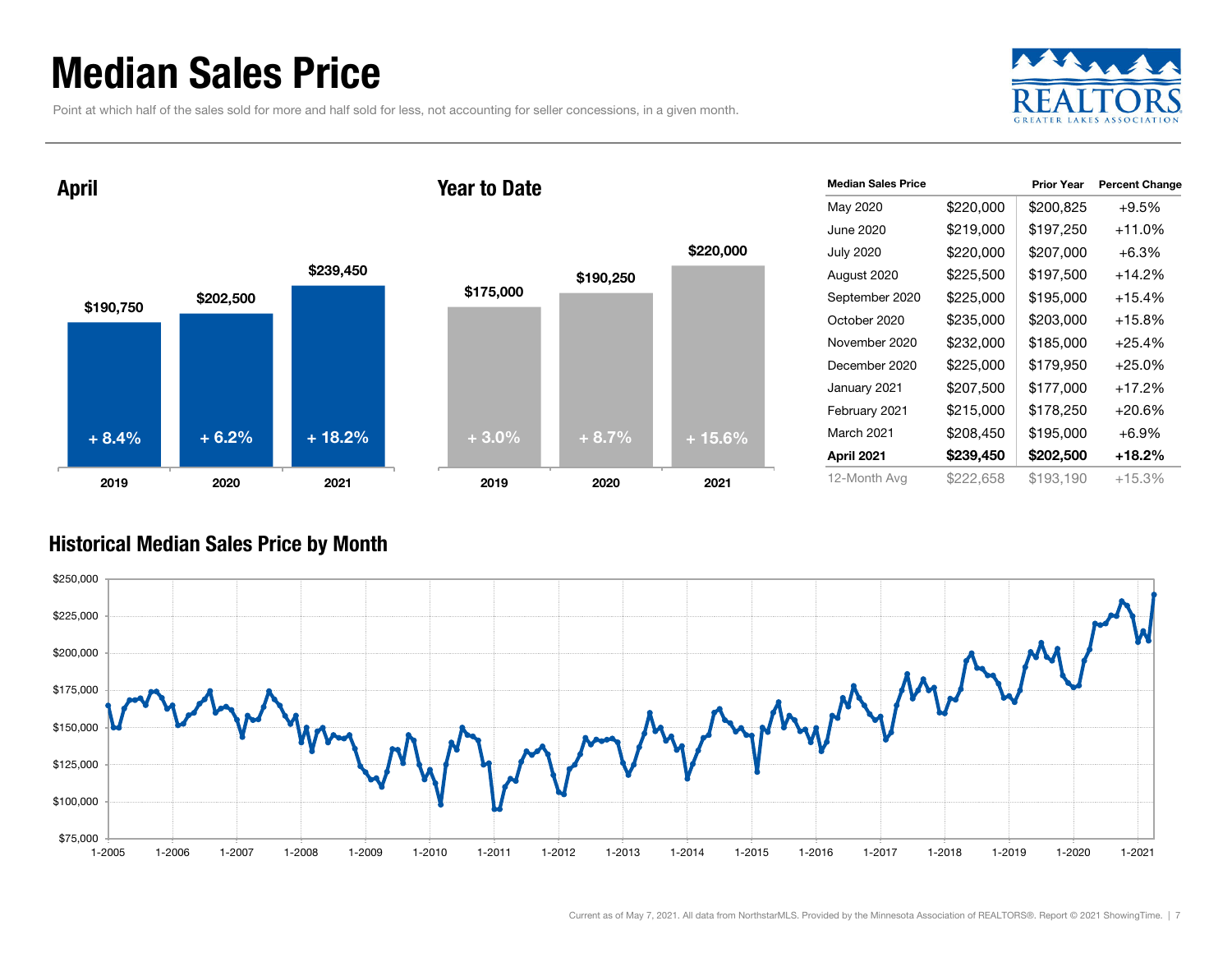### Average Sales Price

Average sales price for all closed sales, not accounting for seller concessions, in a given month.



April

#### Year to Date



| Avg. Sales Price |           | <b>Prior Year</b> | <b>Percent Change</b> |
|------------------|-----------|-------------------|-----------------------|
| May 2020         | \$252,207 | \$230,662         | $+9.3%$               |
| June 2020        | \$250,248 | \$231,669         | $+8.0\%$              |
| <b>July 2020</b> | \$278,411 | \$235,145         | +18.4%                |
| August 2020      | \$276,051 | \$237,260         | +16.3%                |
| September 2020   | \$265,988 | \$242,794         | $+9.6\%$              |
| October 2020     | \$307,472 | \$247,605         | $+24.2\%$             |
| November 2020    | \$286,926 | \$216,962         | $+32.2%$              |
| December 2020    | \$265,230 | \$234,326         | $+13.2%$              |
| January 2021     | \$251,828 | \$208,264         | $+20.9%$              |
| February 2021    | \$251,860 | \$213,290         | +18.1%                |
| March 2021       | \$237,528 | \$235,337         | $+0.9%$               |
| April 2021       | \$278,176 | \$215,369         | $+29.2\%$             |
| 12-Month Avg     | \$266,827 | \$229,057         | +16.5%                |

#### Historical Average Sales Price by Month

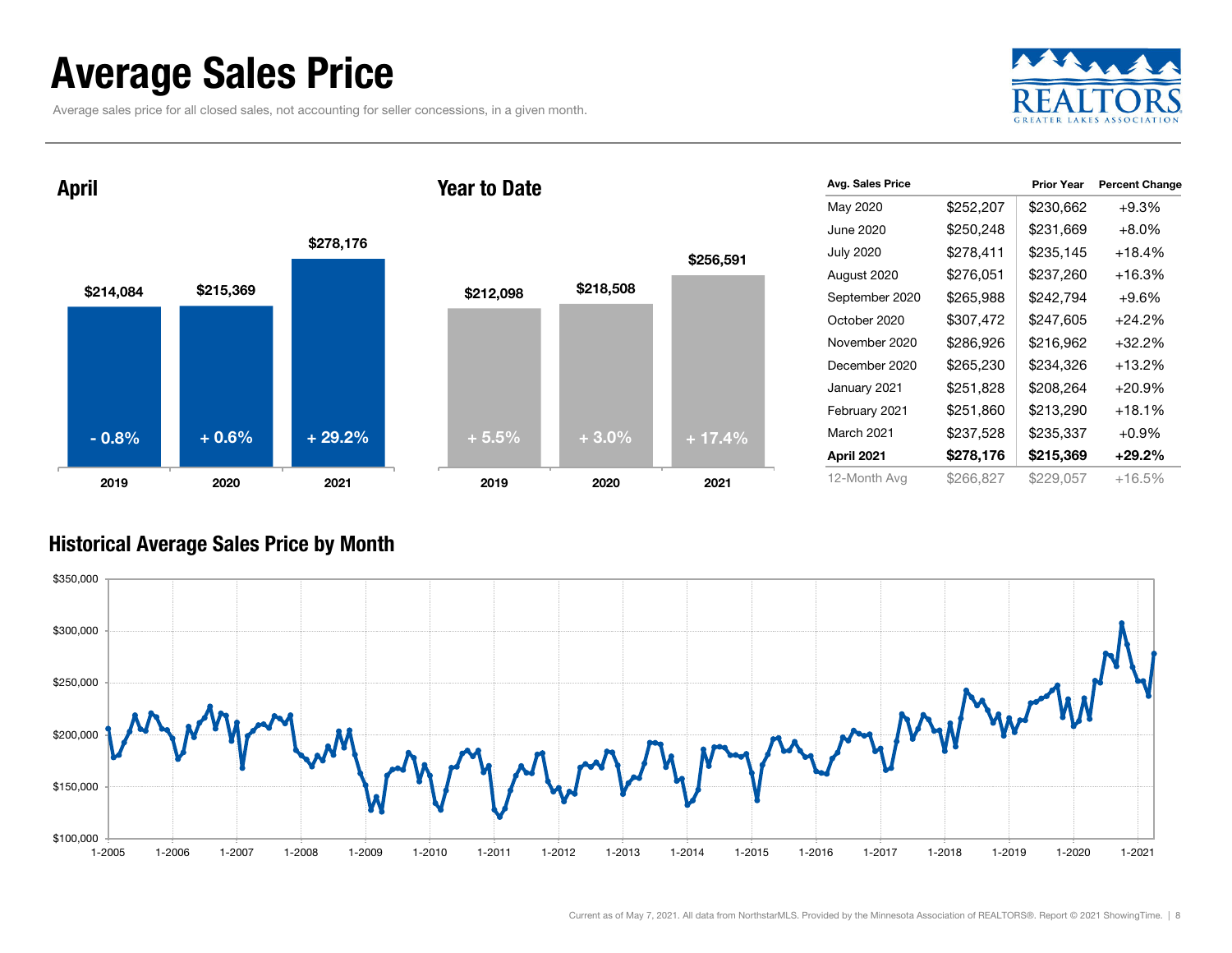### Percent of Original List Price Received

Percentage found when dividing a property's sales price by its original list price, then taking the average for all properties sold in a given month, not accounting for seller concessions.



95.5% 95.3% 99.3% 2019 2020 2021 April 94.2% 94.6% 97.4% 2019 2020 2021 Year to Date+ 0.8% $\%$  - 0.2% + 4.2% +  $0.5\%$  + 0.4% +  $3.0\%$ 

| Pct. of Orig. Price Received |       | <b>Prior Year</b> | <b>Percent Change</b> |
|------------------------------|-------|-------------------|-----------------------|
| May 2020                     | 95.8% | 96.5%             | $-0.7\%$              |
| June 2020                    | 96.3% | 96.3%             | 0.0%                  |
| <b>July 2020</b>             | 96.3% | 96.1%             | $+0.2%$               |
| August 2020                  | 96.7% | 95.7%             | $+1.0%$               |
| September 2020               | 97.1% | 94.2%             | $+3.1%$               |
| October 2020                 | 97.5% | 94.0%             | $+3.7%$               |
| November 2020                | 97.2% | 93.4%             | $+4.1%$               |
| December 2020                | 96.4% | 94.4%             | $+2.1%$               |
| January 2021                 | 96.7% | 93.7%             | $+3.2%$               |
| February 2021                | 95.8% | 92.5%             | $+3.6%$               |
| <b>March 2021</b>            | 97.0% | 95.9%             | $+1.1%$               |
| April 2021                   | 99.3% | 95.3%             | $+4.2%$               |
| 12-Month Avg                 | 96.9% | 94.8%             | $+2.2%$               |

#### Historical Percent of Original List Price Received by Month

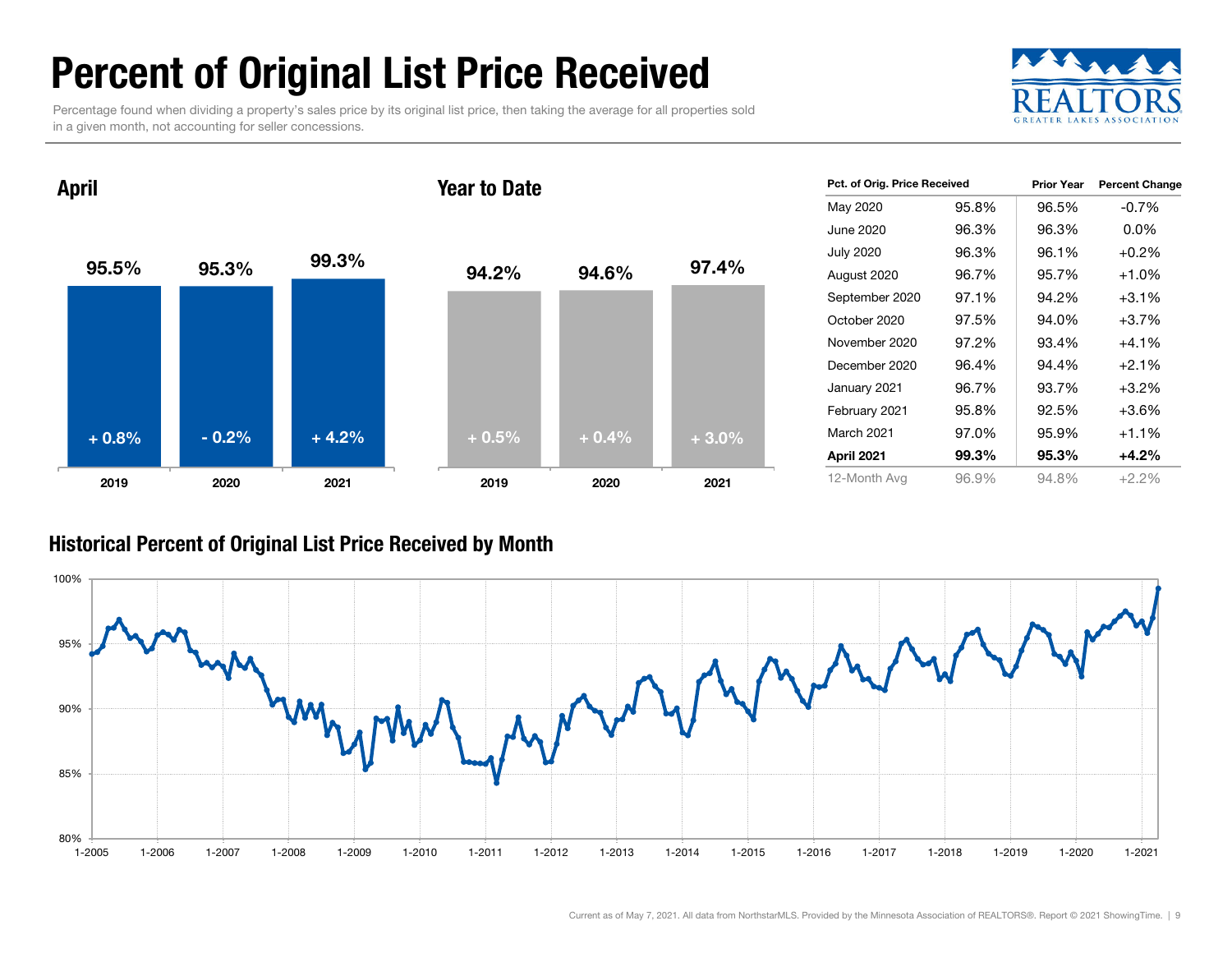## Housing Affordability Index

This index measures housing affordability for the region. For example, an index of 120 means the median household income is 120% of what is necessary to qualify for the median-priced home under prevailing interest rates. A higher number means greater affordability.





| <b>Affordability Index</b> |     | <b>Prior Year</b> | <b>Percent Change</b> |
|----------------------------|-----|-------------------|-----------------------|
| May 2020                   | 134 | 135               | $-0.7%$               |
| June 2020                  | 137 | 137               | $0.0\%$               |
| <b>July 2020</b>           | 138 | 134               | $+3.0%$               |
| August 2020                | 136 | 147               | -7.5%                 |
| September 2020             | 136 | 147               | $-7.5%$               |
| October 2020               | 132 | 143               | $-7.7\%$              |
| November 2020              | 134 | 153               | $-12.4%$              |
| December 2020              | 138 | 157               | $-12.1%$              |
| January 2021               | 148 | 164               | $-9.8\%$              |
| February 2021              | 136 | 164               | $-17.1%$              |
| <b>March 2021</b>          | 141 | 145               | $-2.8%$               |
| April 2021                 | 125 | 146               | $-14.4%$              |
| 12-Month Avg               | 136 | 148               | $-8.1%$               |

#### Historical Housing Affordability Index by Mont h

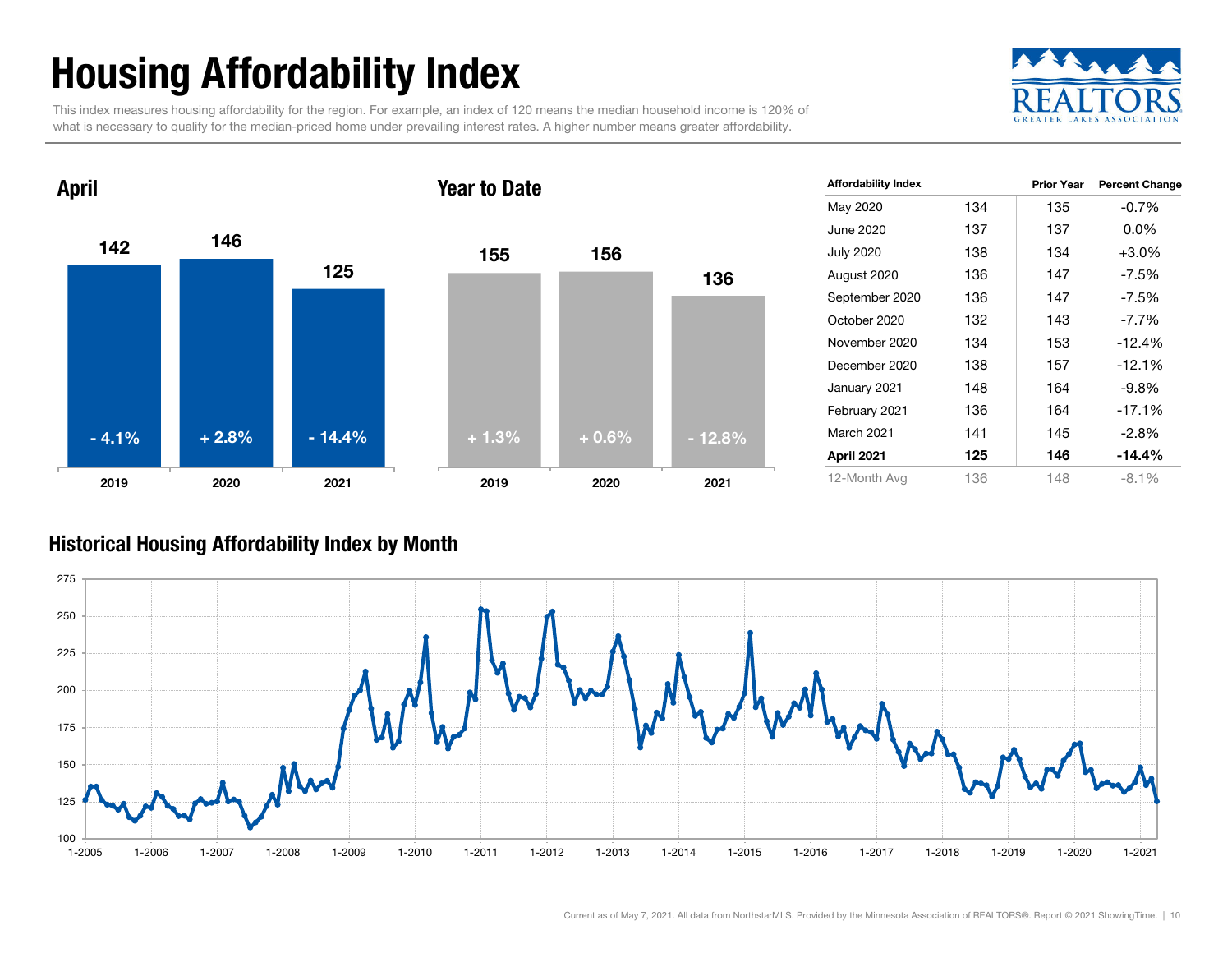### Inventory of Homes for Sale

The number of properties available for sale in active status at the end of a given month.





#### Historical Inventory of Homes for Sale by Month

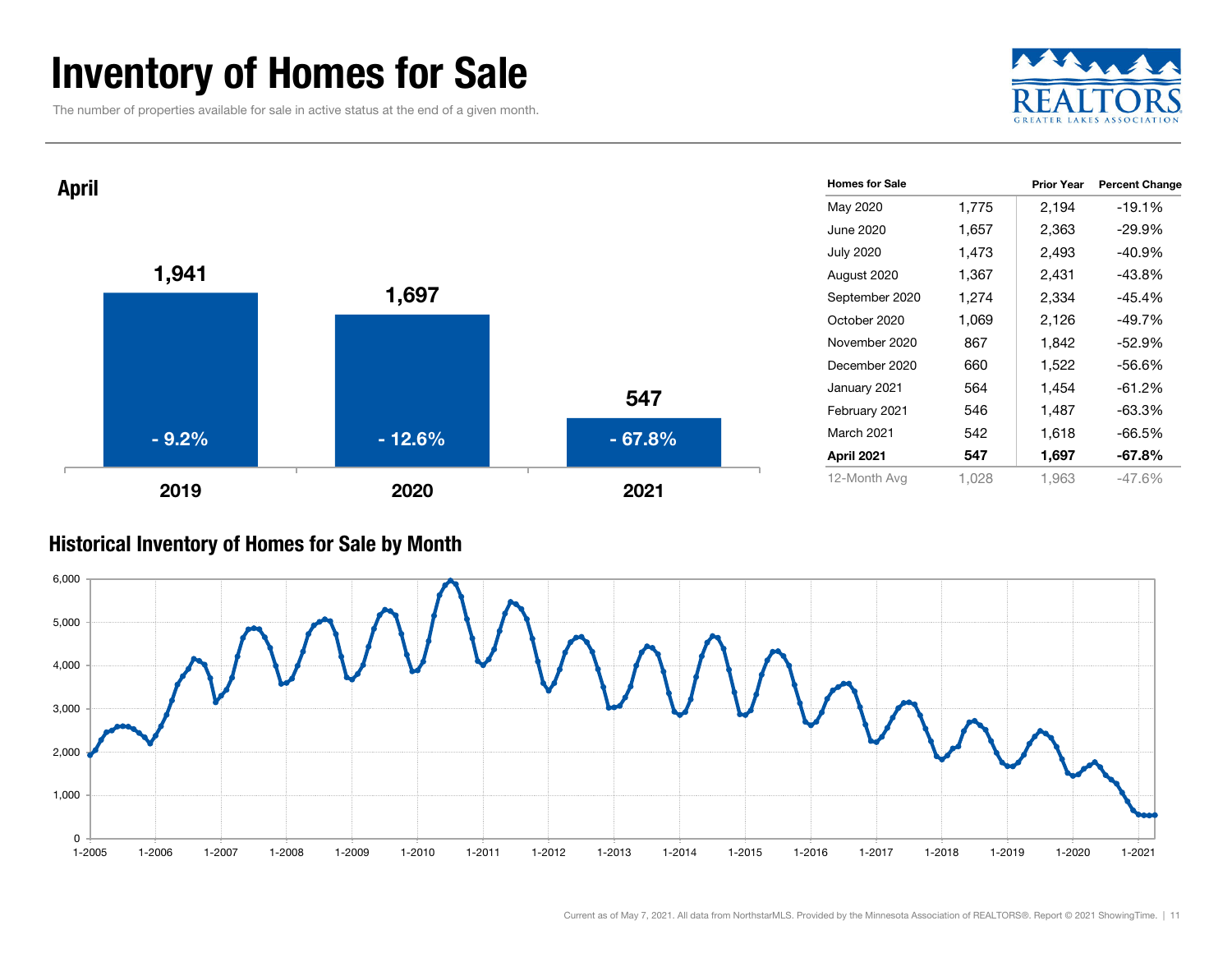### Months Supply of Inventory

The inventory of homes for sale at the end of a given month, divided by the average monthly pending sales from the last 12 months.





#### Historical Months Supply of Inventory by Month